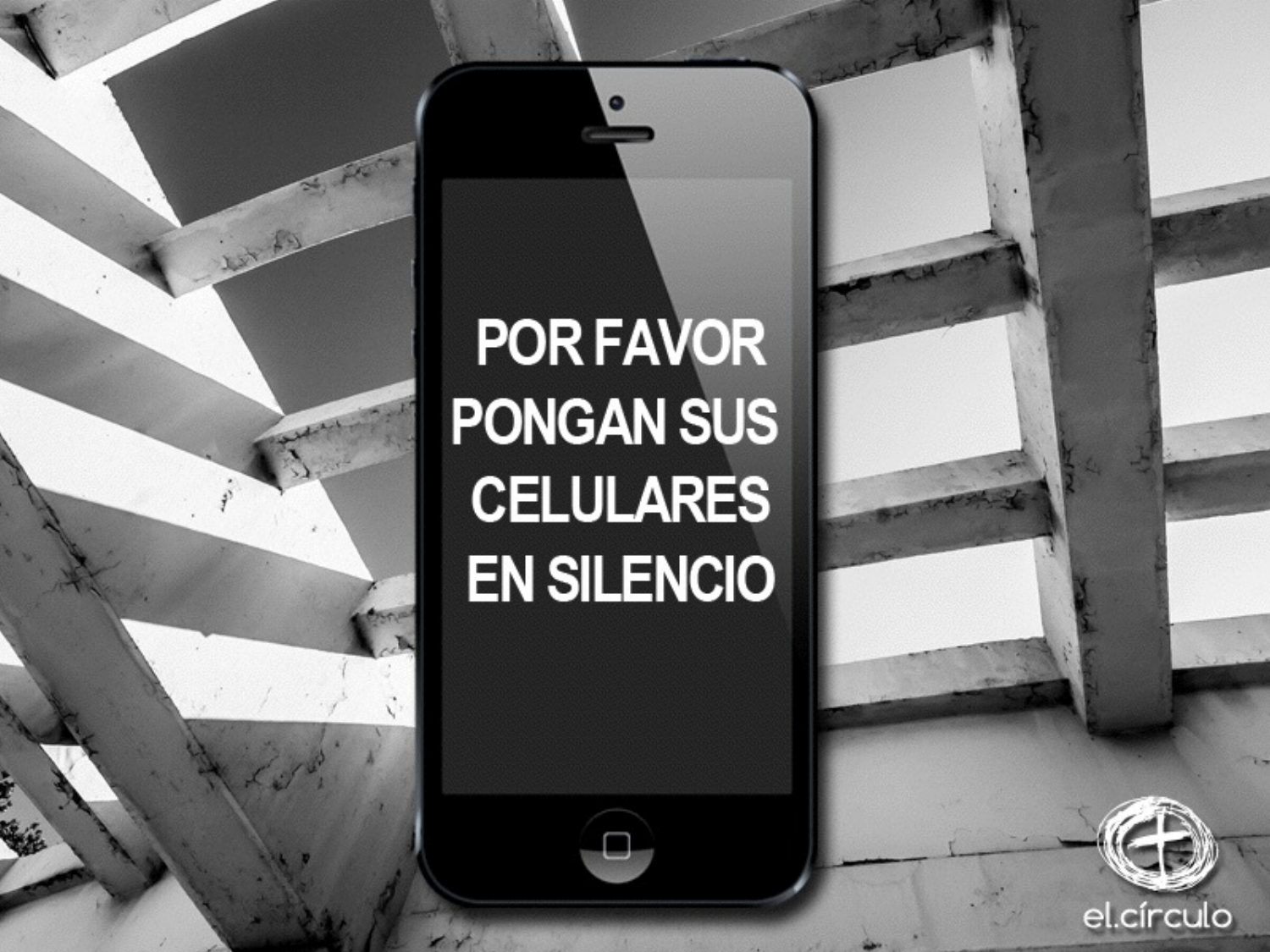

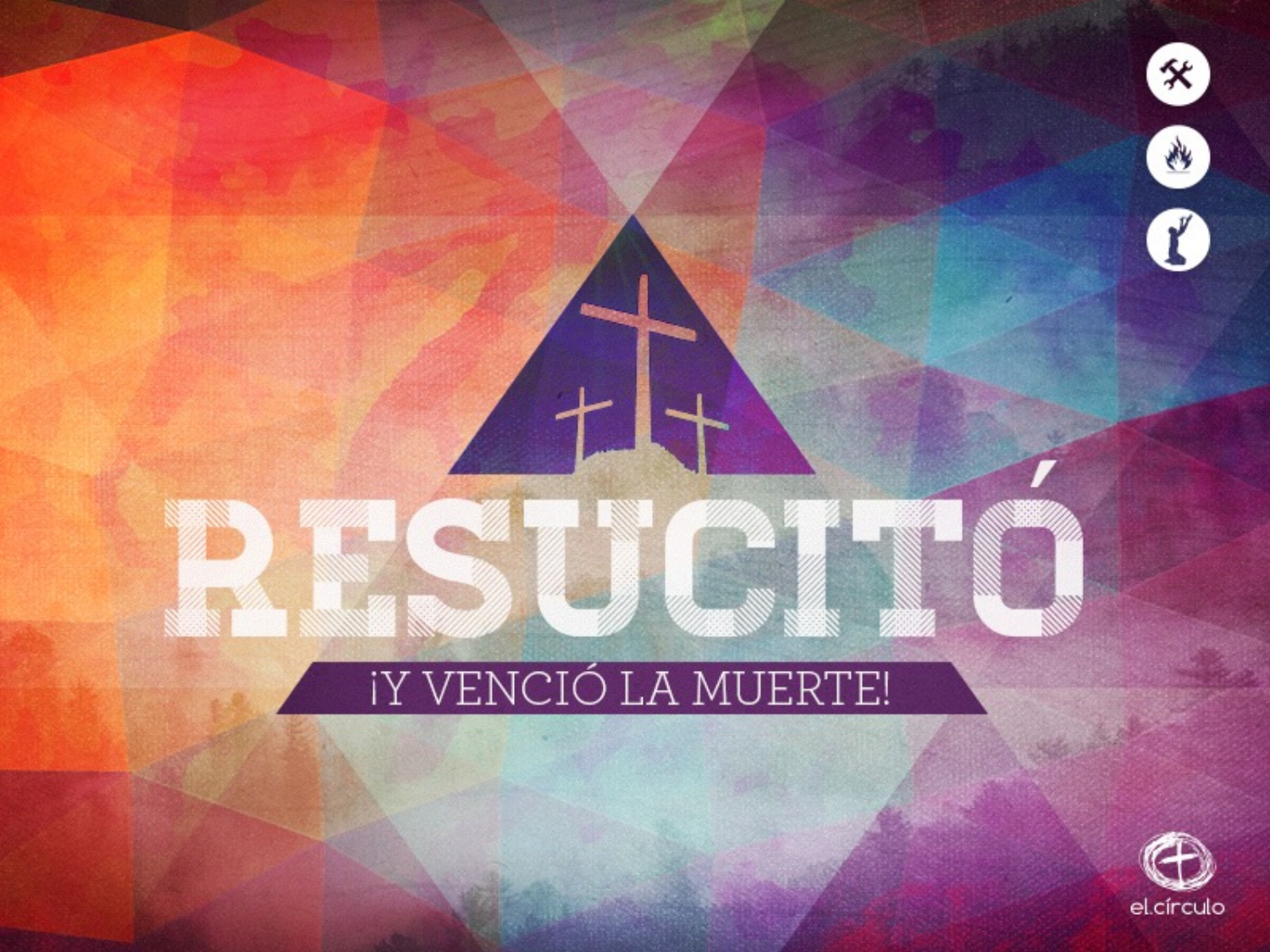

# LUCAS 24:1-8

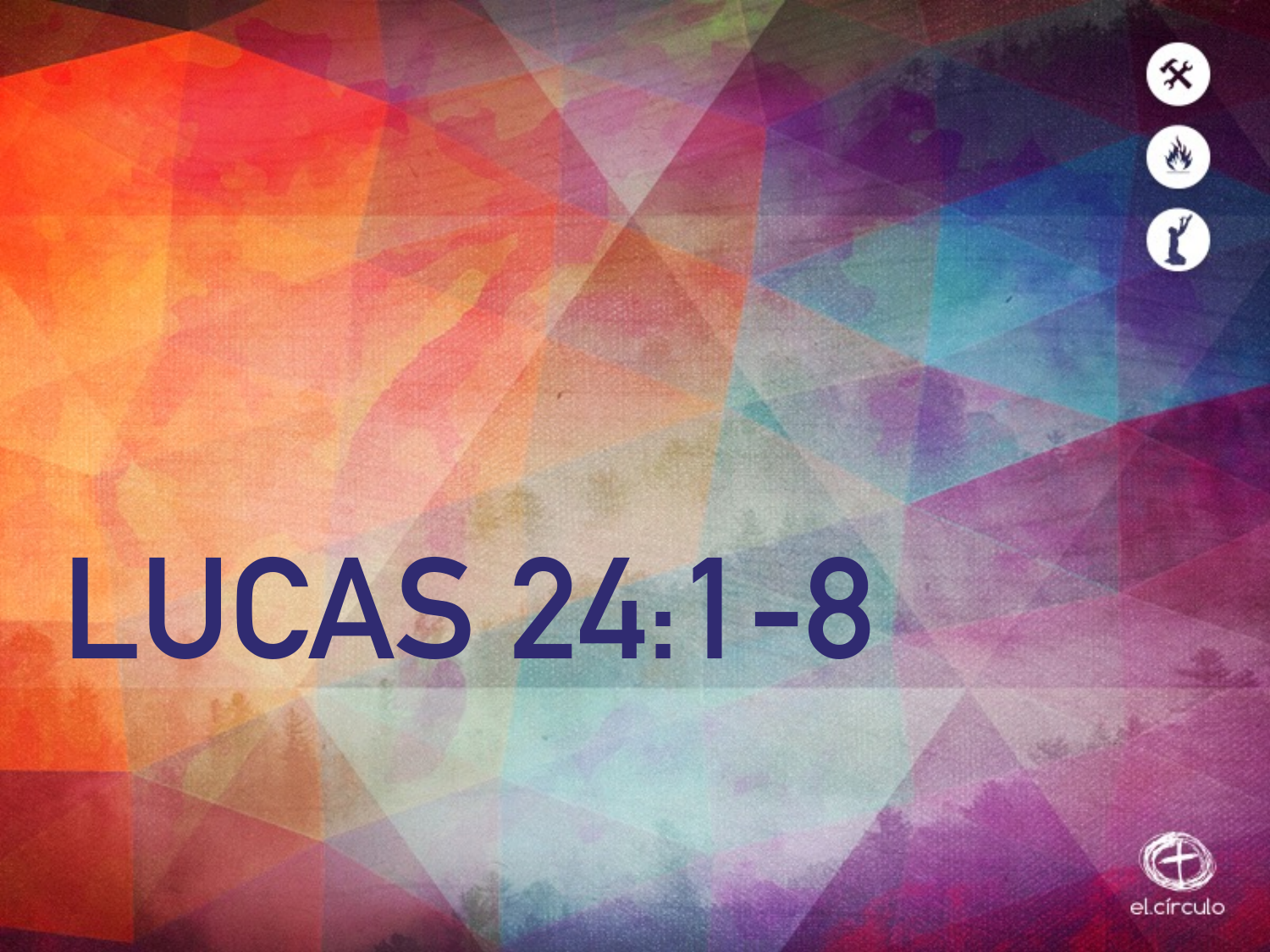

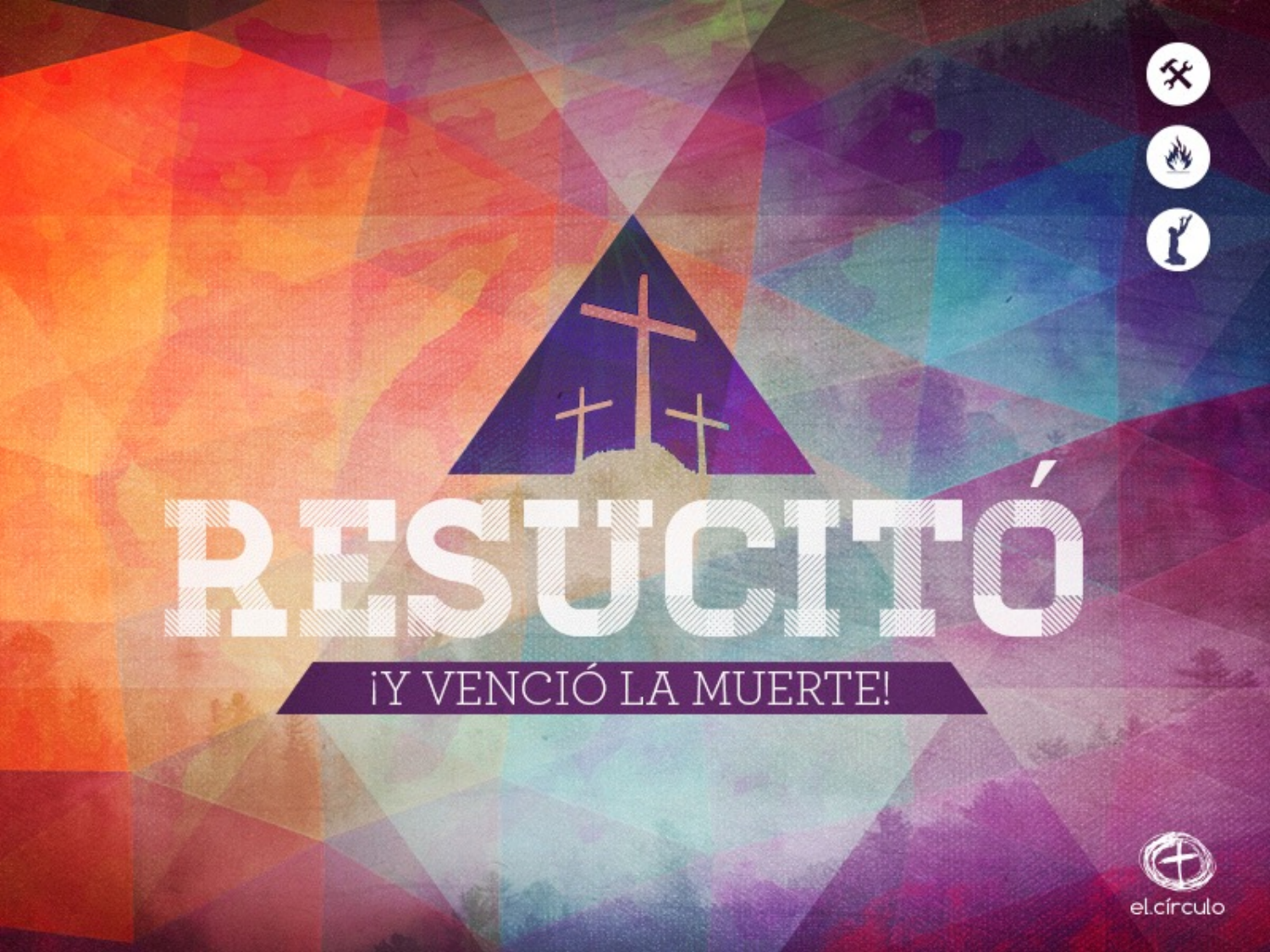

## **1- LA MUERTE DE LA MUERTE 2- LA VIDA DE LA VIDA 3- HEMOS SIDO REDIMIDOS.**

#### **RESULTADO DE LA RESURRECCIÓN**

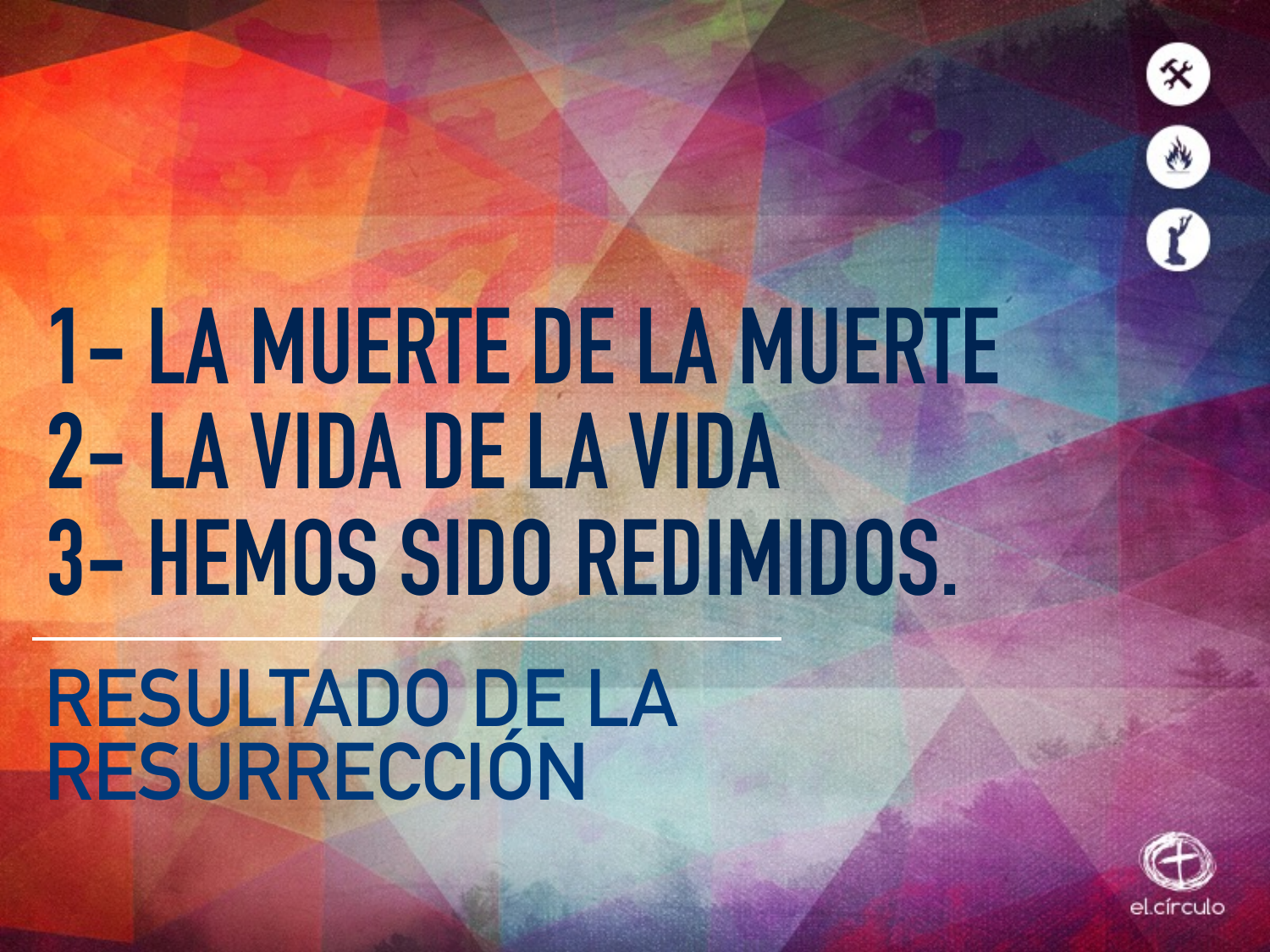

# **"¿DÓNDE ESTÁ, OH MUERTE, TU AGUIJÓN? ¿DÓNDE, OH SEPULCRO, TU VICTORIA?"**

### **1 CORINTIOS 15:55**

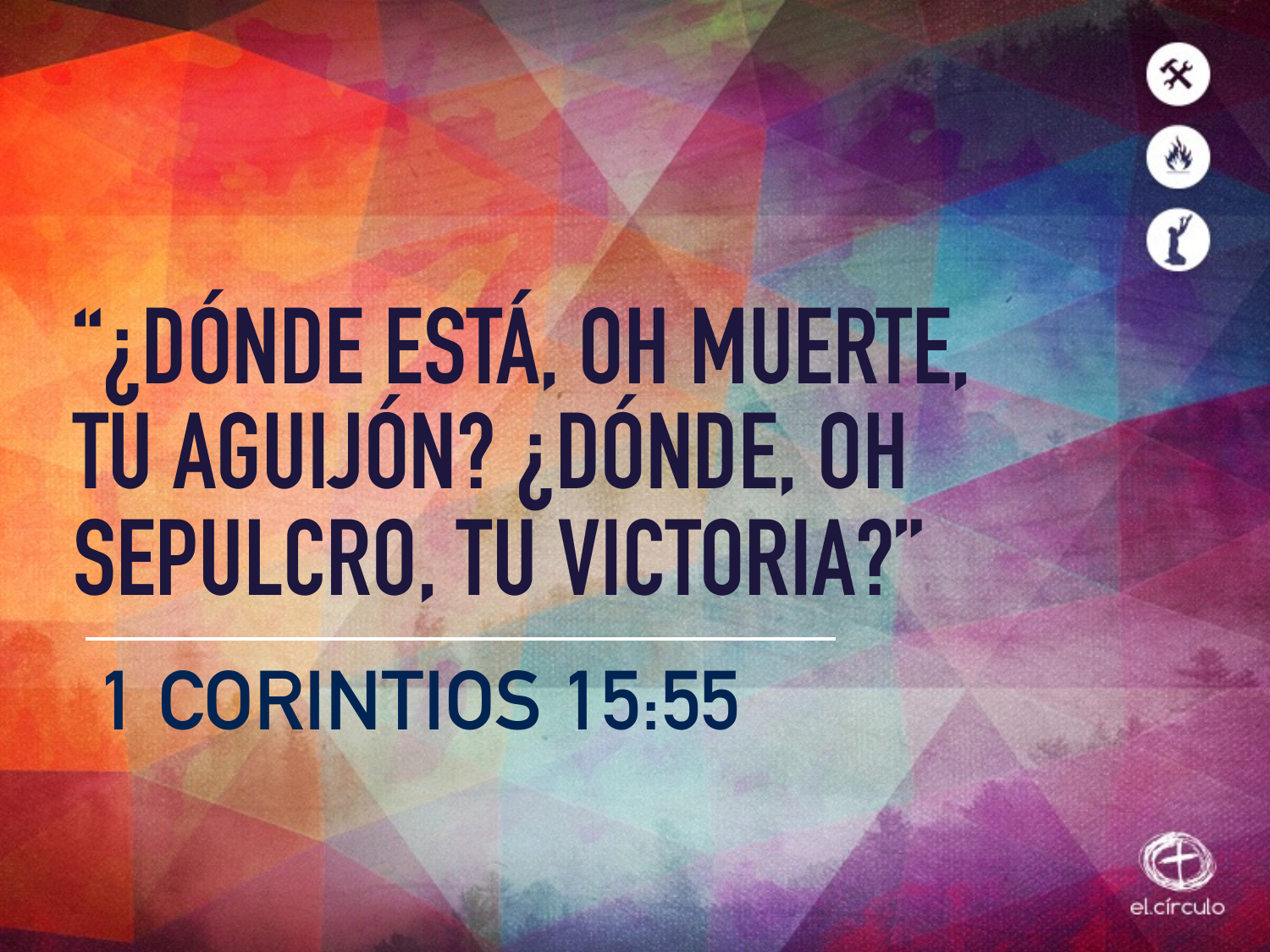

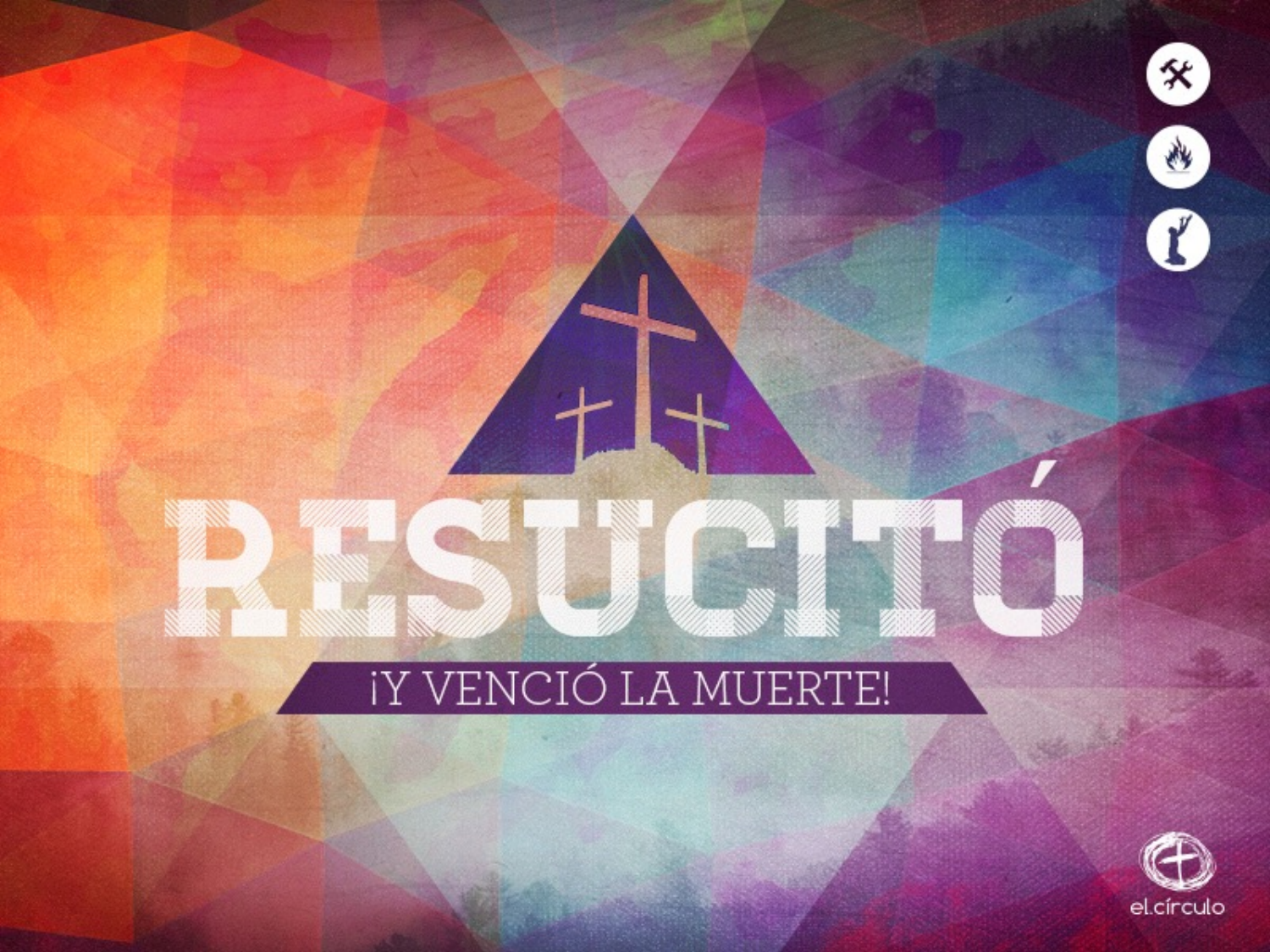**PERO TODO LO QUE PARA MÍ ERA GANANCIA, LO HE ESTIMADO COMO PÉRDIDA, POR AMOR DE CRISTO. Y A DECIR VERDAD, INCLUSO ESTIMO TODO COMO PÉRDIDA POR LA EXCELENCIA DEL CONOCIMIENTO DE CRISTO JESÚS, MI SEÑOR. POR SU AMOR LO HE PERDIDO TODO, Y LO VEO COMO BASURA, PARA GANAR A CRISTO Y SER HALLADO EN ÉL, NO POR TENER MI PROPIA JUSTICIA…**

**FILIPENSES 3:7-10 RVC**



父

 $\mathbf{r}$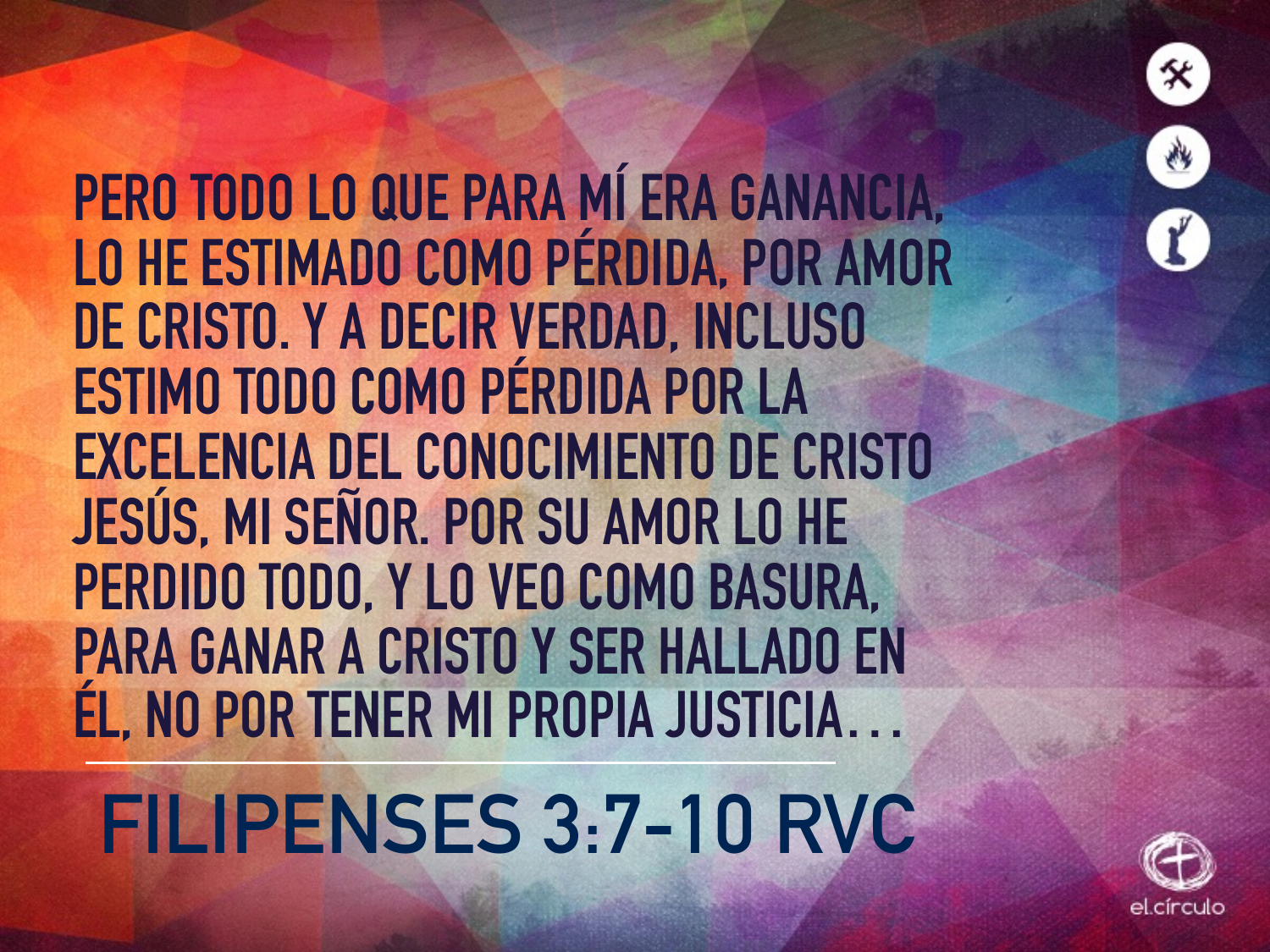

 **A FIN DE CONOCER A CRISTO Y EL PODER DE SU RESURRECCIÓN, Y DE PARTICIPAR DE SUS PADECIMIENTOS, PARA LLEGAR A SER SEMEJANTE A ÉL EN SU MUERTE, SI ES QUE DE ALGUNA MANERA LLEGO A LA RESURRECCIÓN DE ENTRE LOS MUERTOS.**

**FILIPENSES 3:7-10 RVC**

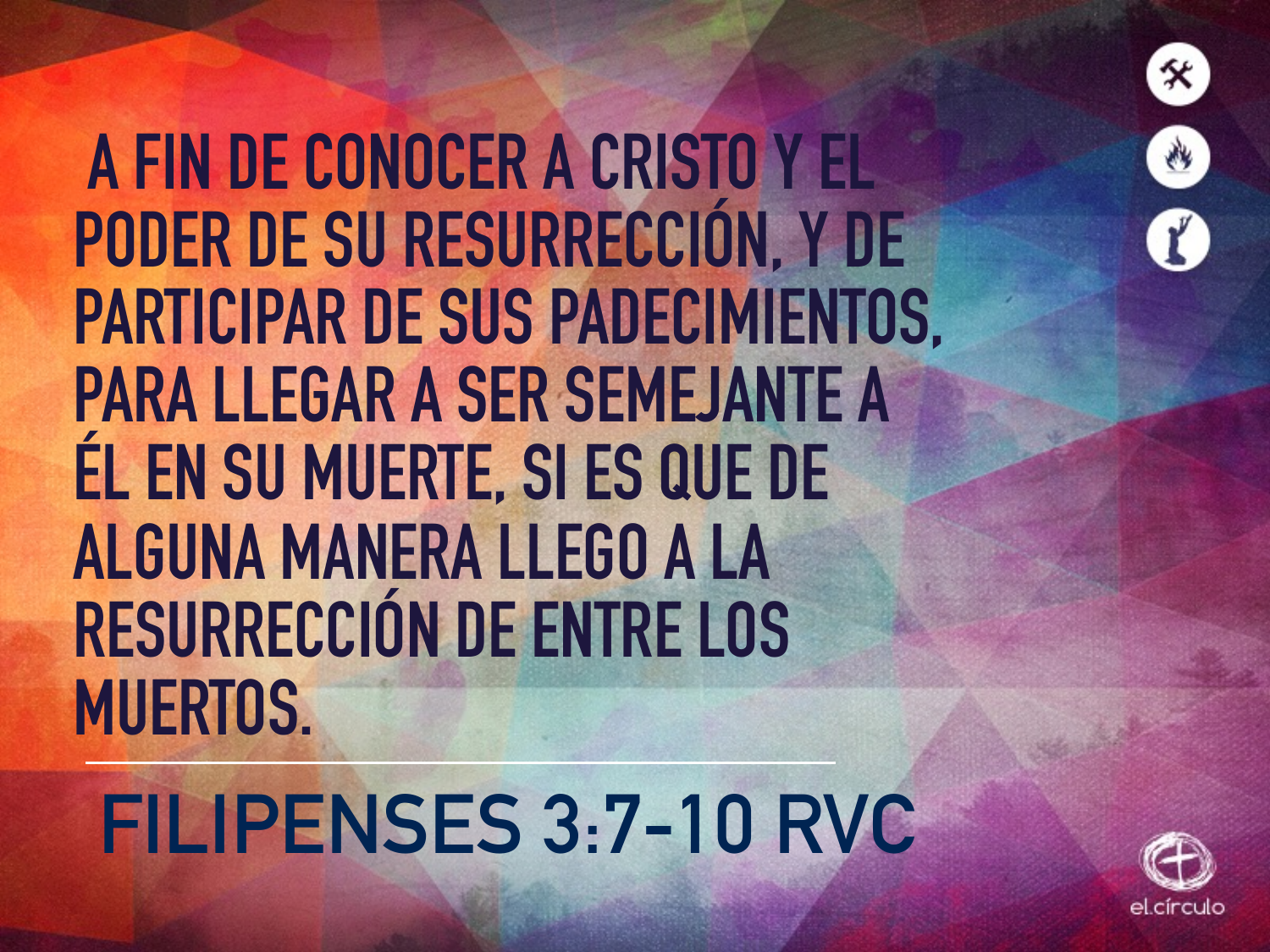

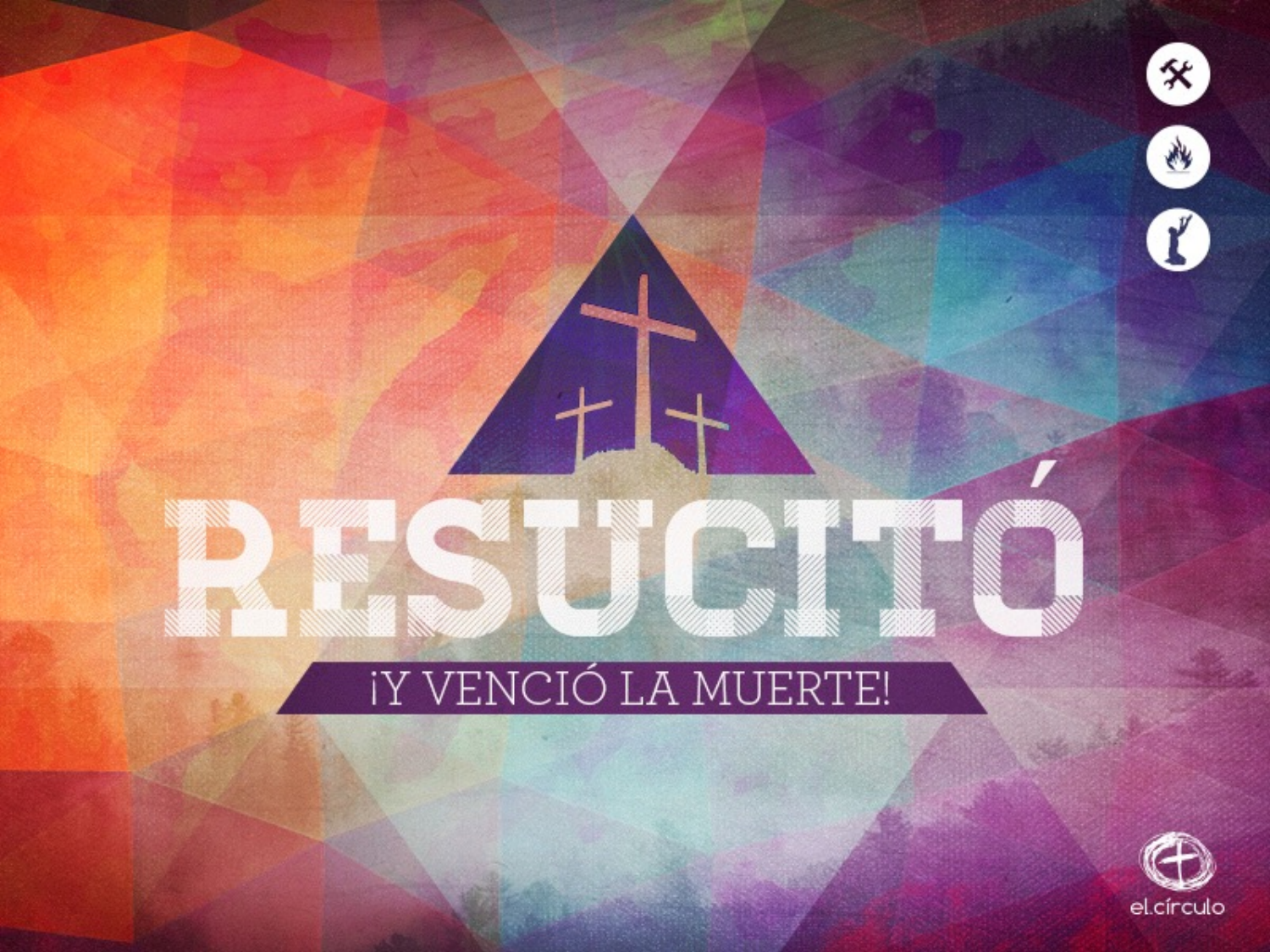

### **OSEAS 6:1-3 RVC**

**¡VENGAN, VOLVAMOS NUESTROS OJOS** AL SEÑOR! CIERTAMENTE ÉL NOS ARREBATÓ, PERO NOS SANARÁ; NOS HIRIÓ, PERO VENDARÁ **NUESTRAS HERIDAS: DESPUÉS DE DOS DÍAS NOS** DARÁ VIDA, Y AL TERCER DÍA NOS RESUCITARÁ **PARA QUE VIVAMOS EN SU PRESENCIA. ENTONCES** CONOCEREMOS AL SEÑOR, Y MÁS Y MÁS LO **IREMOS CONOCIENDO. VENDRÁ A NUESTRO ENCUENTRO COMO LA LUZ DEL ALBA, COMO VIENEN A LA TIERRA LAS LLUVIAS TEMPRANAS...**